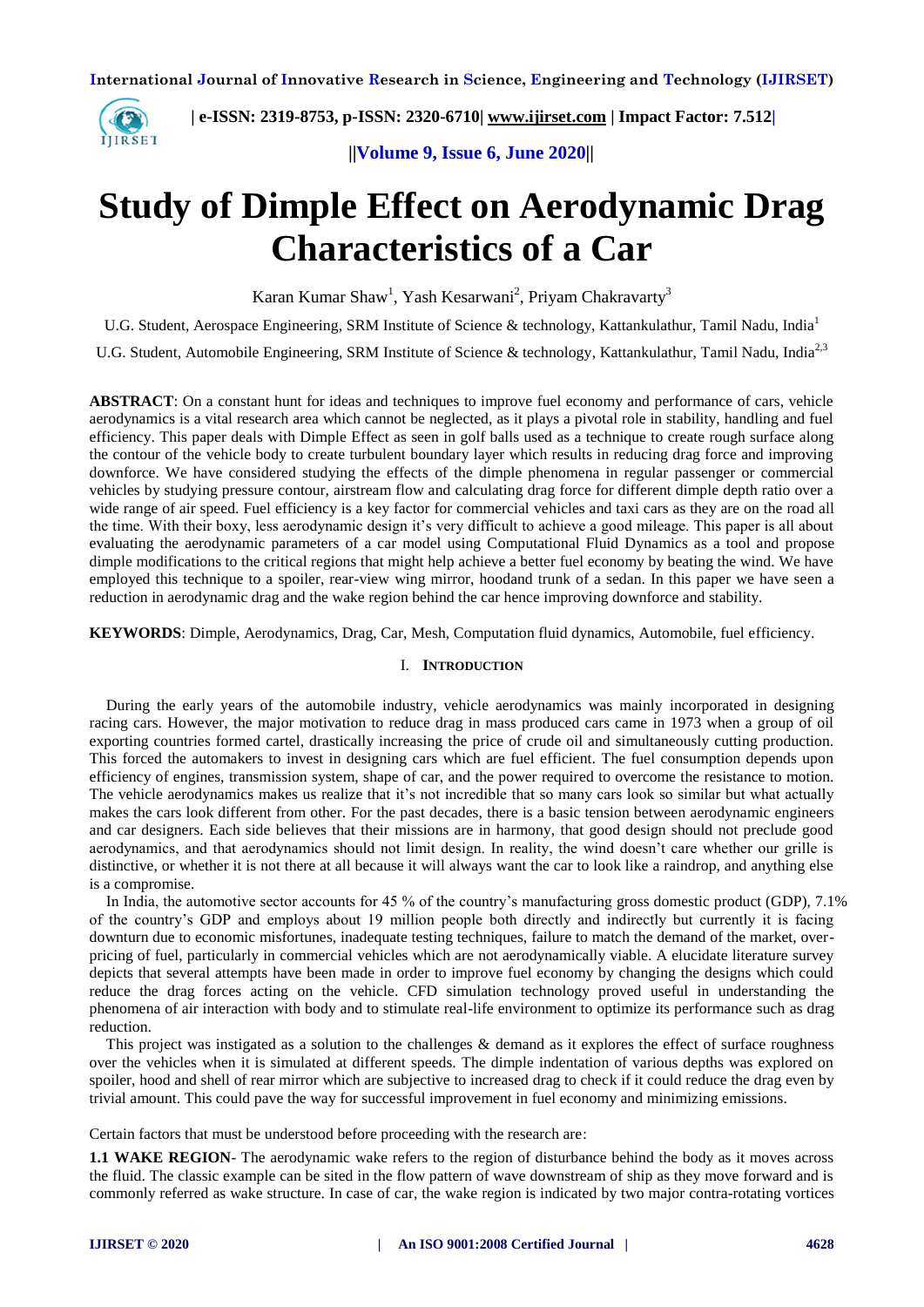

# **| e-ISSN: 2319-8753, p-ISSN: 2320-6710| [www.ijirset.com](http://www.ijirset.com/) | Impact Factor: 7.512|**

# **||Volume 9, Issue 6, June 2020||**

in the streamwise direction immediately behind car. It occurs due to viscosity, flow separation and followed by turbulence.

**1.2 FLOW SEPARATION**- In ideal case, the flow will remain attach when the pressure distribution on both upstream and downstream side of the body remains same, hence there will be no unbalanced forces acting on the body and thus no drag. Nevertheless, the boundary layer does get separated from the body owing to the low-pressure region downstream. This sudden pressure drop occurs due to sharp edges on the vehicle body. This pressure is much lower than pressure at upstream side of the body and this difference in pressure leads to drag force transpiring from the body. As evident from the figure, as the thickness of the boundary layer increases followed by the velocity reversal indicating boundary layer separation.





#### II. **RELATED WORK**

Shobhit Senger *et al.* (2014) [1] evaluated aerodynamics performance on various F1 and supercars. Their paper briefly describes the different forces acting on a car (drag force, lift force) which were being measured and visualized using Computational Fluid dynamics (CFD) and Wind Tunnel Testing (WTT). Based on the data obtained, the comparison has been done over a Hindustan ambassador, Lamborghini Aventador LP 700-4 and the F1 car. The statistical data and tests performed showed that F1 car is the most aerodynamically efficient. Its design is made in a way that it cuts the air with ease and steers the air flowing over it to the rear wings. This in turn, generates more amount of down force making the car stable at high speeds which is very useful for racing scenario.

Gavin Dias *et al.* (2016) [2] studied and optimized aerodynamic characteristics of the Swift Dzire and proposed different methods of reducing drag. The first modification was converting the sedan's three box design was changed into a fastback design and comparing with original model, it is observed that fastback model the airflow remained attached and separation is delayed. The second modification was the addition of the spoiler in shape of inverted airfoil, on analysis it is observed that wake region is smaller than original model which greatly increases the traction of the vehicle and reduces the drag. They concluded that  $C_d$  value is reduced by 0.04 by changing into fastback model and 0.025 by attaching spoiler at the speed of 40 m/s.

Prof. Dr. Bruno Venturini *et al*. (2016) [3] under Universidade Federal Espirito Santo, investigated different critical points on the structure that increases drag and suitable modifications were done to improve aerodynamic efficiency. Different CFD simulations were performed to check if the modifications achieved the overall expected results. Total of 6 different concepts were made and their corresponding coefficients of lift and drag were calculated using STAR-CCM+ software by creating virtual wind tunnel conditions. Loss of aerodynamic characteristics are observed in Concept 4 having wheel cover protruding out. However, they fail to achieve the  $C_d$  of less than 0.25.

Harun Choudhary *et al*. (2017) [4] performed the study of dimple characteristics on golf balls. Their purpose of the paper was to examine the aerodynamic effect of on golf balls with 11 different variations in dimple depths. The drag coefficient for the golf balls were found to vary with varying dimple geometry. The statistical data also established a positive linear correlation between relative roughness and drag coefficient. This idea paved our way to change the surface roughness of our automobile to check if we can reduce drag or not.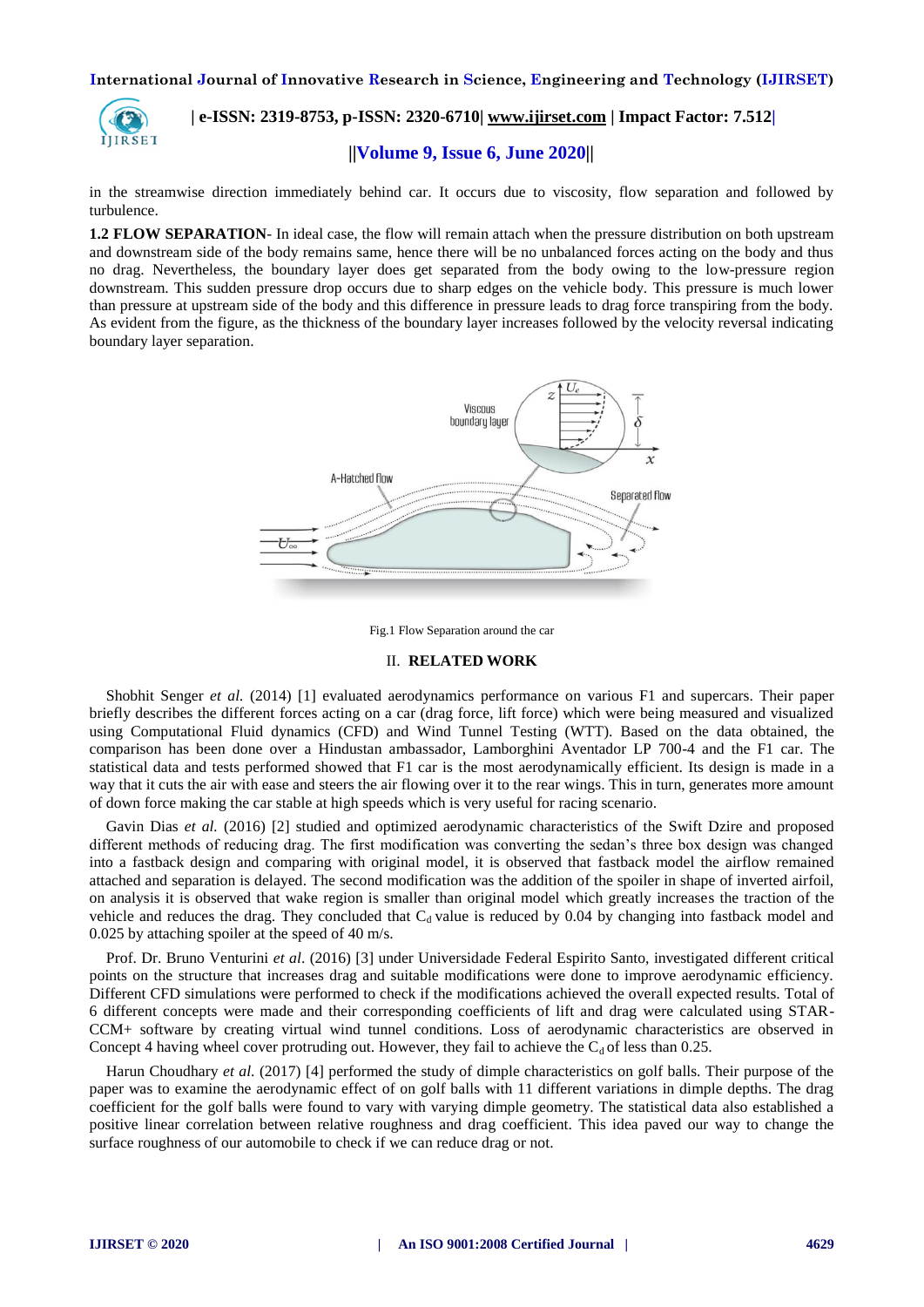

# **| e-ISSN: 2319-8753, p-ISSN: 2320-6710| [www.ijirset.com](http://www.ijirset.com/) | Impact Factor: 7.512|**

 **||Volume 9, Issue 6, June 2020||** 

### III. **METHODOLOGY**

**3.1 CAD MODELLING**: The models used for the study of the topic were 3D modelled in SOLIDWORKS 2018 software. The dimensions for the sedan model was taken from a BMW 3 Series blueprint, the spoiler profile was taken from a spoiler blueprint and mirror dimensions were estimated out from a conventional passenger car. We used simple features like extrude, extrude cut, fillet etc. to model out the stock bodies. Later dimples were created in the required surfaces of the stock bodies and dimensions are as mentioned below using features like line, 3-point center arc, revolve cut, curve driven pattern and fill pattern. The models were then transferred to ANSYS in .IGES file format for aerodynamic analysis.



Fig. 2 CAD Model of (a)Car, (b) Side Mirror (d)Spoiler and (c) 2D Drawing of a Car

**3.2 MESHING:** A quality of the meshplays a significant role in the accuracy and stability of the numerical computation. We should strive to maintain an optimal balance between the computational cost and the level of fineness achieved. We preferred CFD physics as they offer finer mesh in default settings and the minimum edge length is defined by the grid independence theory. Based on selected model equation, the Y+ values have certain ranges (30- 100). Using reference length as 4209.63 mm which was model car length and applying target Y+ value as 30, we calculated the first layer height to be 3.72e-4 m. This value is implemented into meshing using Inflation with 25 layers having growth rate at 1.2. Then, we intricated Tetrahedron method because it has better bricking into the structure and takes less CPU time. The meshing quality was found to be within preferred condition.

| Physics Preference       | <b>CFD</b>         | <b>Inflation Option</b> | <b>First Layer Thickness</b> |
|--------------------------|--------------------|-------------------------|------------------------------|
| <b>Solver Preference</b> | Fluent             | First Layer Height      | $3.72e-4$ m                  |
| Element Order            | Linear             | Maximum Layers          | 25                           |
| Resolution               |                    | <b>Growth Rate</b>      | 1.2                          |
| Minimum Edge Length      | 8.94598e-3 m       | Mapped Mesh             | Yes                          |
| Span Angle Center        | Fine               | Method                  | Tetrahedrons                 |
| Smoothing                | High               | Algorithm               | <b>Patch Conforming</b>      |
| No. of CPU               | Program Controlled | Element Order           | Use Global Setting           |

|  | Table 1. Meshing Parameters |
|--|-----------------------------|
|--|-----------------------------|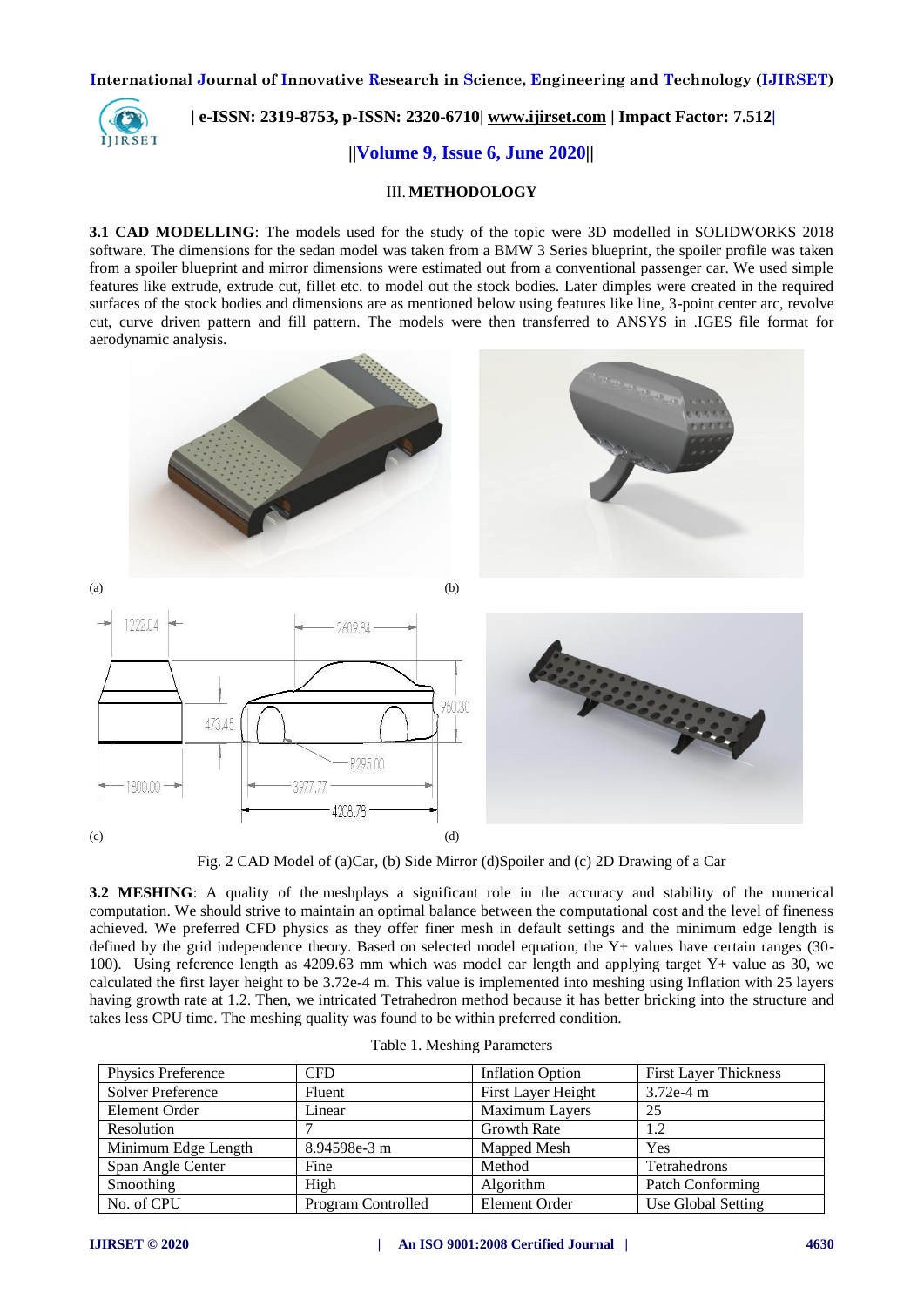

# **| e-ISSN: 2319-8753, p-ISSN: 2320-6710| [www.ijirset.com](http://www.ijirset.com/) | Impact Factor: 7.512|**

# **||Volume 9, Issue 6, June 2020||**

| <b>Meshing Quality</b> | Minimum  | Maximum  | Average | Preferable Condition                      |
|------------------------|----------|----------|---------|-------------------------------------------|
| <b>Skewness</b>        | 4.523e-4 | 0.895516 | 0.249   | Max value should be less than 0.95 and    |
|                        |          |          |         | ay should be below 0.33                   |
| Orthogonal Quality     | 7.438e-3 | 0.99414  | 0.739   | For max value range is $0(bad) - 1(good)$ |

#### Table 2. Meshing Parameters



 $(a)$  (b)

Fig. 3 Images from Meshing Setup showing (a)Prism/Inflation layer and (b) Zoomed View

**3.3 SIMULATION:** The paper focuses on the Dimple effect which we observe in Golf Balls. A moving object has a high-pressure area on its front side. Air flows smoothly over the contours of the front side and eventually separates from the object toward the back side. A moving object also leaves behind a turbulent wake region where the air flow is fluctuating or agitated, resulting in lower pressure behind it. The size of the wake affects the amount of drag on the object. By applying dimples on a car, we can create a thin turbulent boundary layer of air that clings to the car's surface. This allows the smoothly flowing air to follow the car's surface a little farther around the back side of the car, thereby decreasing the size of the wake.Modelling a CFD simulation is the most important task when analysing the aerodynamic performance of the car. Any mistake made during modelling can impact the outcome results. The analysis was divided in three parts:

**Pre-Processor-** In Design Modeler first step was to create an Enclosure (Wind Tunnel), using the feature inside geometry a block was created of the size  $(1m \times 1m \times 1m)$ . After that, using the Boolean feature the car surface was subtracted from the box (Wind Tunnel) by selecting main body as block and target body as Car's body. The front face (z-axis) was named as Inlet and opposite to that as Outlet and the remaining face was named as Wall.

ANSYS uses Newton-Raphson method for predicting the results at each iterations and check whether the result is converged or not. Converging the solution to steady state ensures that there won't be any change in results when we run the same simulation with additional 50 iterations. Here, we attained convergence through meshing independence study. This refers to the smallest of the elements required in the model to ensure that the results of the analysis were not affected by changing the size of the mesh. The criterion set to meet are the Residual RMS Error values should be at least  $10^{-4}$  and overall imbalance in the domain will be less than 1% for all variables. We ran initial simulation with initial mesh and monitored whether our points of interest reached steady solution or not. We kept on increasing the mesh refinement globally with the criterion, until the result was finally converged and no more changes in values obtained with further refinement.

**Solution** was completed in ANSYS Fluent (Fluid flow Fluent) general we selected Pressure based type solver, absolute velocity and steady time. We selected physics as viscous (Laminar) model and medium material as air having density 1.225 kg/m<sup>3</sup> at temperature 300 kelvin. After this the boundary condition was created setting Inlet (Velocity Inlet) at different speed for this paper, we have selected (60 Kmph, 100 Kmph, 120 Kmph and 150 Kmph) and Outlet as Pressure Outlet with zero-gauge pressure. As the boundary condition was generated, then taking the reference value from Inlet. We created the Drag force report in the option report definition. In Monitor option we decreased the value of residual to 1e<sup>-06</sup> for better accuracy of the solution. Now moving to initialization method, we selected Standard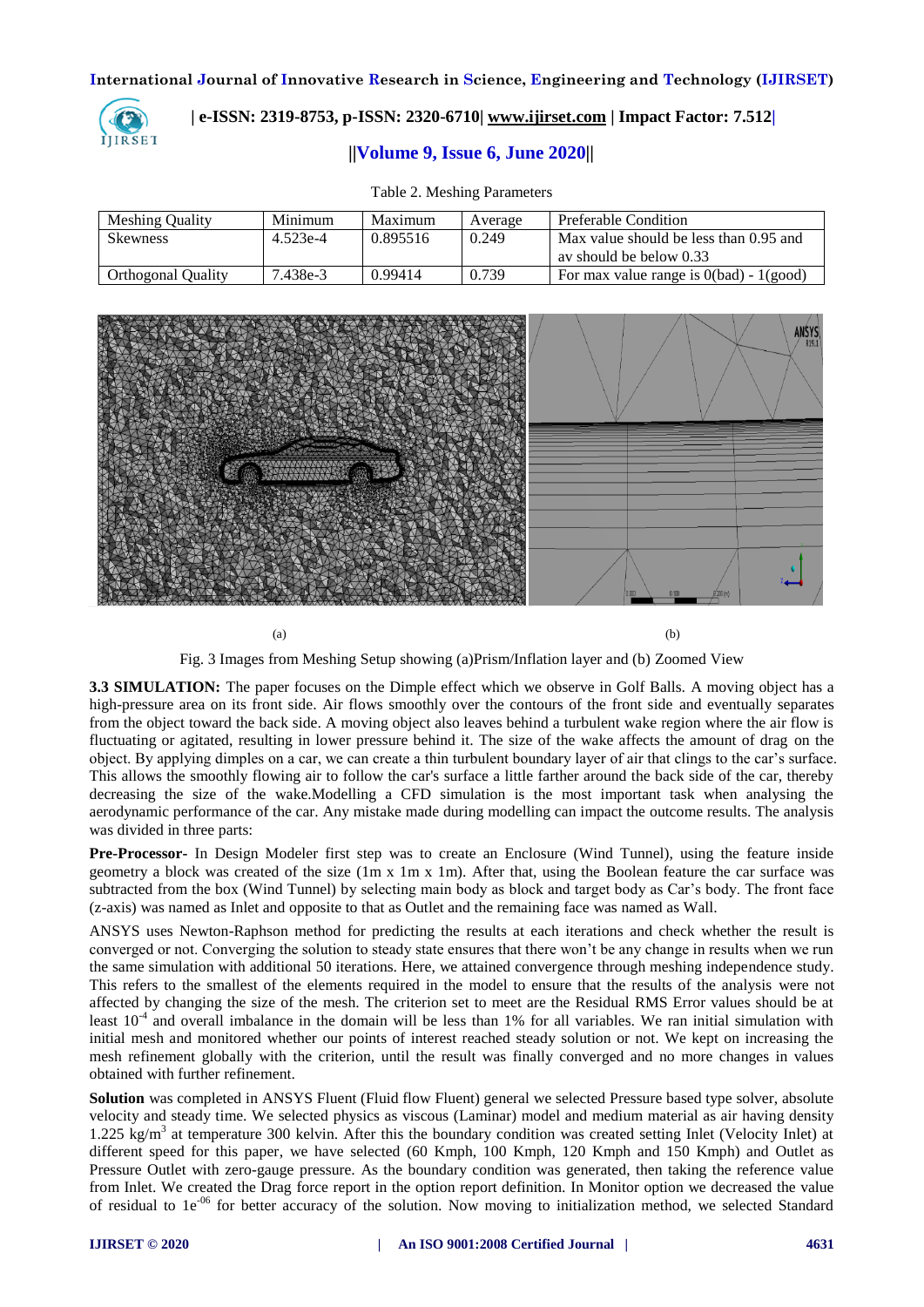

# **| e-ISSN: 2319-8753, p-ISSN: 2320-6710| [www.ijirset.com](http://www.ijirset.com/) | Impact Factor: 7.512|**

# **||Volume 9, Issue 6, June 2020||**

Initialization computing from inlet having initial values (0 Pa pressure, x- axis velocity 0 m/s, y-axis velocity 0 m/s and z-axis velocity -27.778 m/s for case  $1 \&$  so on) and selected Initialize. For Calculation we selected timescale factor as default (1 sec) and setting the number of iterations as 1000 with 1 profile and 1 reporting interval. Then to Results, in report option we generated the projected area of the Car in z-axis direction. Thus, completing the step solution.

**Post Processing** was completed in CFD-Post. We created an iso-surface at the centre of car parallel to walls. Pressure contour was created on the solid body and Velocity contour was created on the iso-surface. 3-D streamline was generated from the inlet as velocity component to observe the particle movement. Using the function calculator, we generated the Force on the Solid body (Car).All the forces were generated on function calculator.

|  |  |  |  | Table 3. Forces Direction in Co-ordinate System |  |
|--|--|--|--|-------------------------------------------------|--|
|--|--|--|--|-------------------------------------------------|--|

| Global X-axis as | <b>Lateral Force</b> |
|------------------|----------------------|
| Global Y-axis as | Lift Force           |
| Global Z-axis as | <b>Drag Force</b>    |

To Calculate the Drag coefficient, we used the formula: *Equation (i)*

$$
c_{\rm d}=\frac{2F_{\rm d}}{\rho u^2 A}
$$

where:

 $F_d$  is the Drag Force (the force component in the direction of flow of velocity)

 $\rho$  is density of fluid (Air)

*U* is the flow speed of the object (Car)

*A* is the frontal area (Area projected in the direction of flow of velocity).

Similarly, the coefficient of lift calculated using same formula, only difference is that the force will be lift force  $(F<sub>L</sub>)$ .

#### IV.**EXPERIMENTAL RESULTS**

# **4.1 AERODYNAMIC STUDY ON CAR:**

In order the study the Dimple Effect, the simulation was performed both on normal car and its equivalent with varying dimple depths. The various depth considered for the sake of study are 6 mm, 10 mm & 14 mm keeping fixed diameter of dimple as 20 mm. In order to understand the fluid interactions with the car,the coefficient of forces acting on the car were calculated using *equation (i)* and values were tabulated against diverse speeds as mentioned in Table 4.

| Coefficient                          | $C_d$   | C <sub>1</sub> | $C_d$      | C <sub>1</sub> | $C_d$      | $C_1$  | $C_d$      | $C_I$ |
|--------------------------------------|---------|----------------|------------|----------------|------------|--------|------------|-------|
| <i>Speed</i>                         | 60 kmph |                | $100$ kmph |                | $120$ kmph |        | $150$ kmph |       |
| Case 1 (Without Dimple)              | 0.5054  | 0.139          | 0.5009     | 0.1084         | 0.4949     | 0.1017 | 0.497      | 0.110 |
| Case 2 (depth=6mm and dia. 20mm)     | 0.485   | 0.187          | 0.476      | 0.1673         | 0.4864     | 0.2404 | 0.4753     | 0.165 |
| Case $3$ (depth=10mm and dia. 20mm)  | 0.489   | 0.243          | 0.4702     | 0.2041         | 0.4808     | 0.237  | 0.4768     | 0.207 |
| Case 4 (depth=14mm and dia. $20mm$ ) | 0.4579  | 0.119          | 0.4651     | 0.1299         | 0.4548     | 0.1413 | 0.4671     | 0.143 |

Table 4. Coefficient of Forces Acting on the Car



Fig. 4 Graph plotted for Coefficient of Drag for four cases at different speeds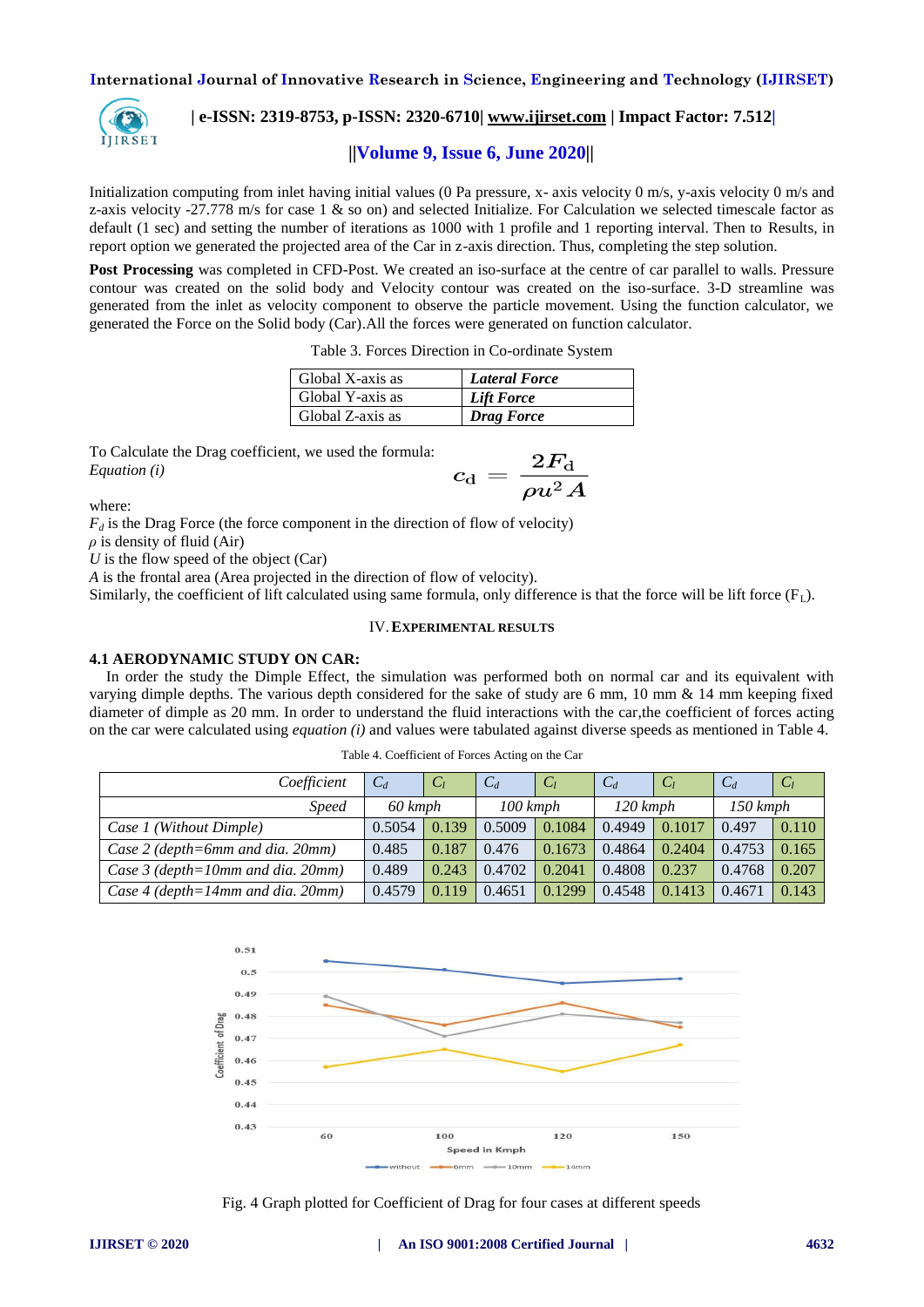

# **| e-ISSN: 2319-8753, p-ISSN: 2320-6710| [www.ijirset.com](http://www.ijirset.com/) | Impact Factor: 7.512|**

# **||Volume 9, Issue 6, June 2020||**

It is clearly noticeable that significant changes were observed particularly in case 4 when it is compared with that of undimpled car.



Fig. 5 Pressure Contours of Case 1 at speeds (a)60 kmph, (b)100 kmph, (c)120 kmph and (d)150 kmph



Fig. 6 Velocity Contours of Case 1 at speeds (a)60 kmph, (b)100 kmph, (c)120 kmph and (d)150 kmph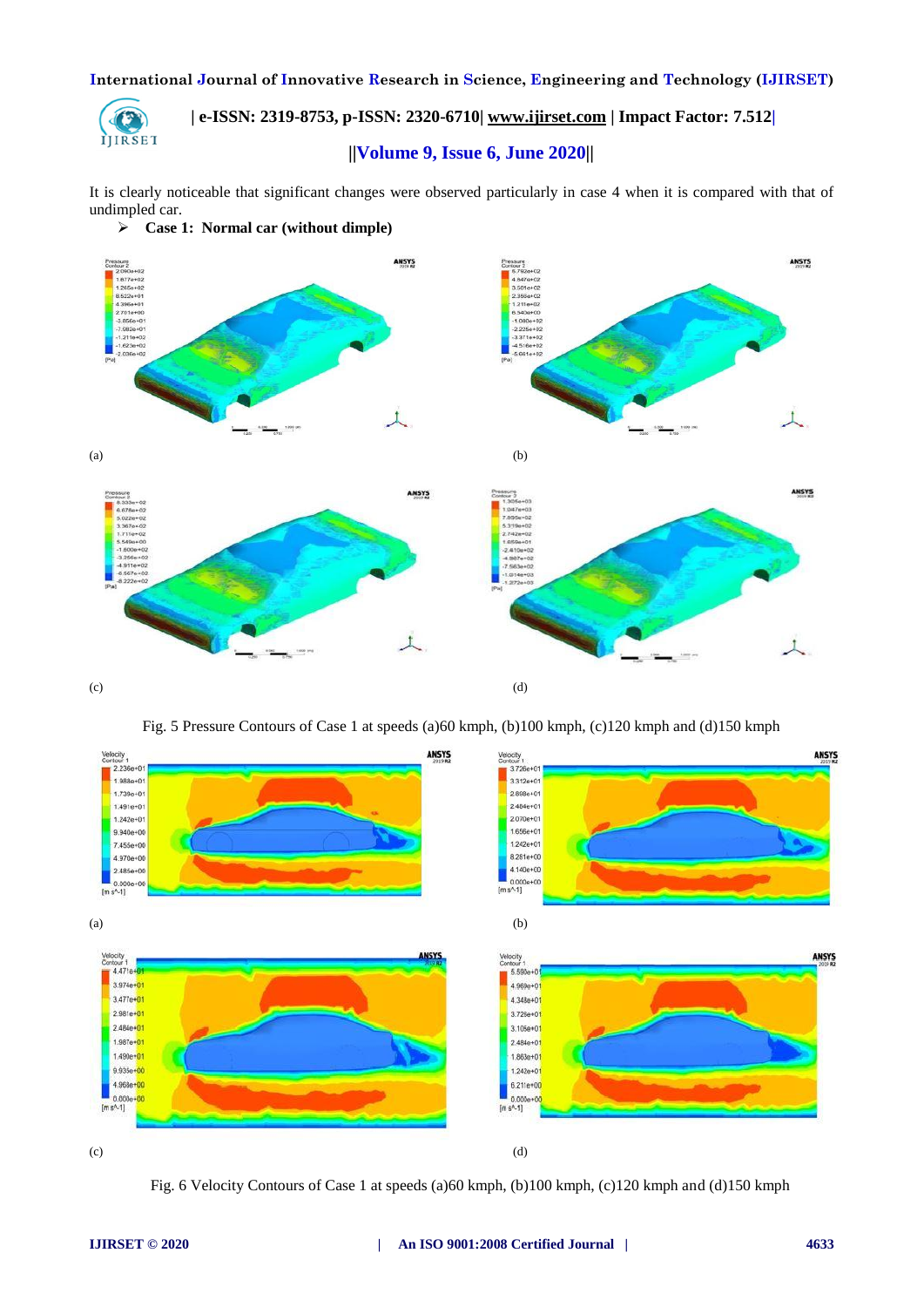**| e-ISSN: 2319-8753, p-ISSN: 2320-6710| [www.ijirset.com](http://www.ijirset.com/) | Impact Factor: 7.512|**

 **||Volume 9, Issue 6, June 2020||** 

# **Case 4: Dimpled Car (Depth = 14 mm and Diameter = 20 mm)**





C IJIRSET

Fig. 7 Pressure Contours of Case 4 at speeds (a)60 kmph, (b)100 kmph, (c)120 kmph and (d)150 kmph



Fig. 8 Velocity Contours of Case 4 at speeds (a)60 kmph, (b)100 kmph, (c)120 kmph and (d)150 kmph

ANSYS

ANSYS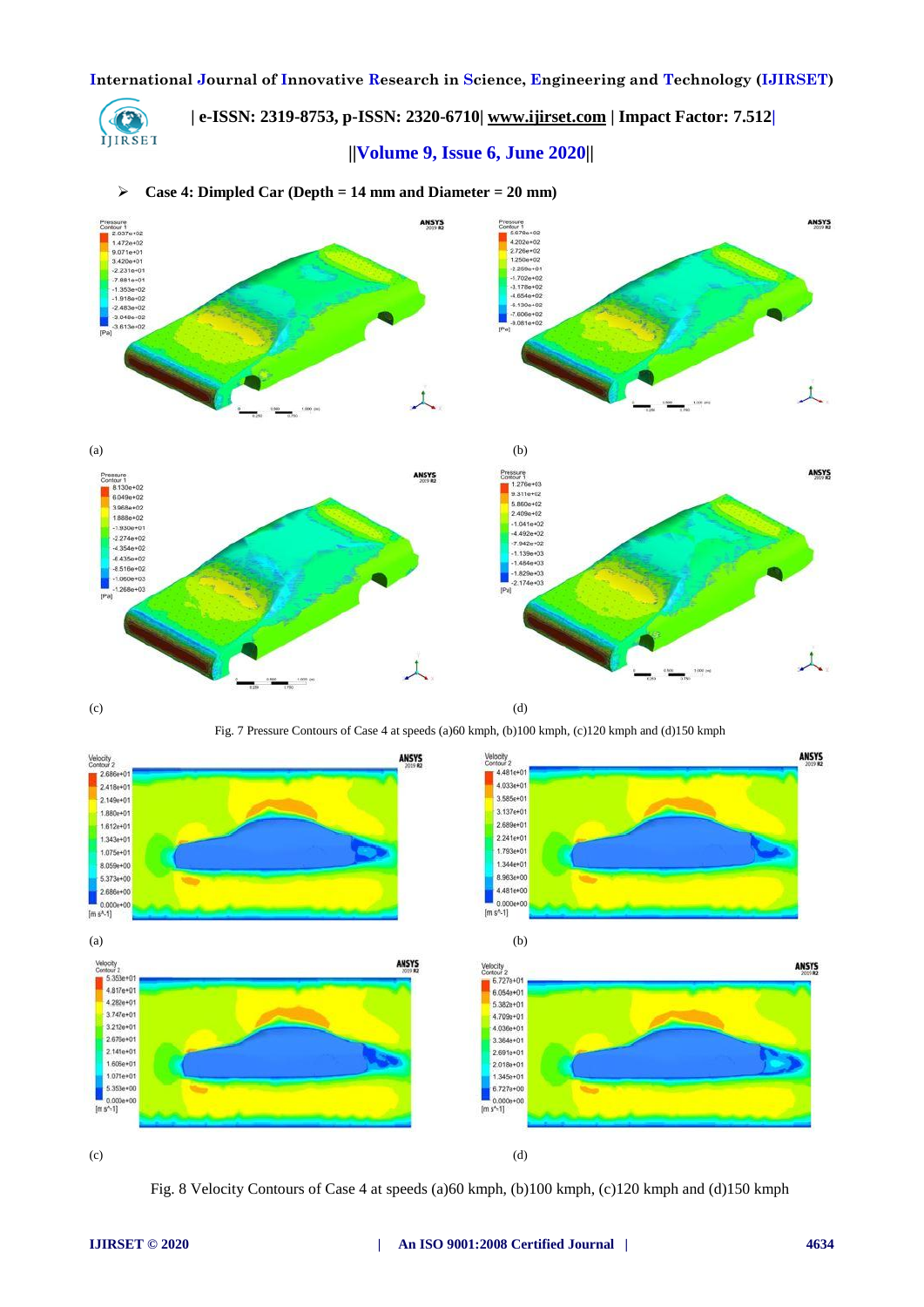

 **| e-ISSN: 2319-8753, p-ISSN: 2320-6710| [www.ijirset.com](http://www.ijirset.com/) | Impact Factor: 7.512|**

 **||Volume 9, Issue 6, June 2020||** 

From the figures above, it is observed that, as the flow approaches the front of the car with low velocity and then accelerates above the car. The acceleration of the flow under the car generates a low pressure and thus increasing the down force. Red area in pressure contour indicates high pressure region and blue area as low pressure. The frontal area of car shows high pressure area, therefore, a considerable amount of drag force is observed. As we know the less pressure difference between upstream and downstream on the car means less drag force. The fast-moving air does not enter in the region. Due to this, the flow velocity will be slower in this region and similarly the pressure will be higher, thereby decreasing the overall pressure difference and hence the pressure drag.

#### **4.2 AERODYNAMIC STUDY ON SPOILER AND SIDE MIRROR:**

Side mirrors and spoiler do impact aerodynamics and fuel economy of vehicles. Through modern automobile manufacturers expedient to replacing the mirror with high definition cameras. However, large amount of commercial vehicle producers in India are still opting for side mirrors. Exterior side view mirrors increase total aerodynamic drag by an average of 2 to 4 percent which doesn't affect much in aerodynamics but is a major concern in high speed cars. The spoiler is also not common except for the performance cars. Here, we implement surface roughness as dimples in an attempt to reduce drag.

We designed the cad model of the side mirror with dimensions in reference to conventional sedan in SOLIDWORKS having frontal area of about  $8.2437e^{-3}$  m<sup>2</sup> and spoiler having frontal area of 0.8994 m<sup>2</sup>. We induced dimples of varying depth ratio in different regions of the model. The fluid interactions were studied in ANSYS 19.1 Fluent. The boundary box was of uniform dimension of 0.5 m on all sides. The meshing method used is quadratic tetrahedron with resolution of 7 in CFD physics preference. For the sake of simplicity, the inlet velocity was kept constant at 100 kmph (27.778  $m/s$ ) while the pressure at outlet 0 Pa. Standard Initialization was done with second order upwind momentum  $\&$ turbulent kinetic energy. The simulation was run at 300 iterations at time interval of 1. Coefficient of lift and drag were calculation from *equation (i)* using the forces obtained in mesh calculator in Results. Comparison was made between normal mirror with smooth surface and equivalent mirror with dimples on surface. The coefficient for the respective model is shown the table.

| Model                      | Coefficient of Drag | Coefficient of Lift |
|----------------------------|---------------------|---------------------|
| Normal Side Mirror         | 0.6233              | 0.3059              |
| Dimpled Side Mirror        | 0.6076              | 0.3378              |
| Percentage of Drag Reduced | $2.52\%$            |                     |
| Normal Spoiler             | 0.5734              | 2.4189              |
| Dimpled Spoiler            | 0.5452              | 2.7251              |
| Percentage of Drag Reduced | 4.93 %              |                     |

Table 5. Coefficient of Forces Acting on Side Mirror and Spoiler at 100 kmph

From the *Table 5*, we can observe that there is reduction in coefficient of drag which indicate lesser drag force. So we can say that little modifications bit in car parts play a major role in reduction of drag.





Fig. 9 Pressure Contours on Side Mirrorat 100 kmph having surface (a)Smooth and (b)Dimpled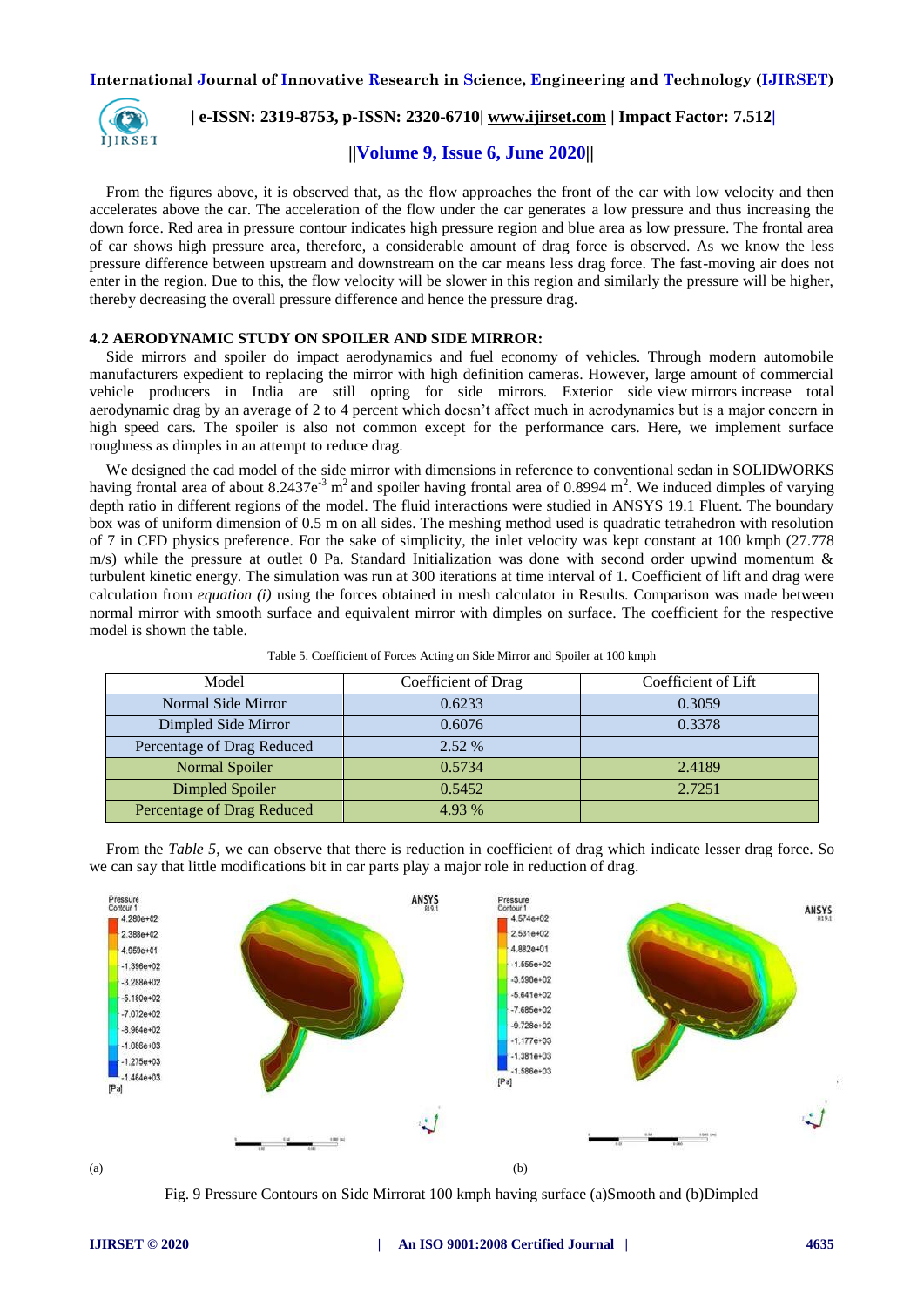**| e-ISSN: 2319-8753, p-ISSN: 2320-6710| [www.ijirset.com](http://www.ijirset.com/) | Impact Factor: 7.512|** IJIRSET  **||Volume 9, Issue 6, June 2020||** 



Fig. 10 Pressure Contours on spoilerat 100 kmph having surface (a)Smooth and (b)Dimpled

#### V. **CONCLUSION**

The purpose of the project was to investigate the Dimple Effect on the surface of the car. The area of interest was the fountainhead of maximum drag on the vehicle. Different components of the car were modified in computer aided designing software. Surface roughness induced on the surface with range of depths depending upon the area of interest. The meshing methodology used was tetrahedron along with inflation layer close to the surface. The components were simulated in fluid domain and its interaction with the surface was studied. The computational fluid dynamics provided visual images and numerical data on aforementioned simulation were in the favour of the research. The numerical study shows that the introduction of dimple on hood and trunk, the coefficient of drag was reduced. The most significant change was obtained in Case 4 where the dimple depth was 14mm at 60 kmph, the coefficient of drag was reduced by 9.4 %. The basic conclusion was drawn that different dimple depths reduces  $C_d$  at different percentages when it is dealt with different speeds. We have also experiment at other components like spoilers and side mirror at fixed speed of 100 kmph. We observed the reduction in drag with dimpled surface, however substantially low. In spoilers, the  $C_d$  was reduced by 4.93 % while in side mirror, the C<sub>d</sub> was reduced by 2.52 %.In table 4, we observed an anomaly, where a sudden decrease in the coefficient of lift was seen in case 4 when compared to previous cases.

This computational data showed that the presence of dimples changes the forces acting on the vehicles. The reduction in directly proportional to the reduction in fuel consumption. This improvement in design might not bring considerable change in fuel economy of commercial vehicles however, it can be significant in high speed cars. So, by keeping these as references for comparison, design improvement can be done on Indian cars to make them more aerodynamically viable.This is because more importance was laid on quantity rather than quality and customers never get satisfied even after investing huge amount of money. Moreover, due to their higher fuel consumption, they have higher emissions in air. Our design will definitely result in the car being significantly more fuel efficient as well as faster and more stable. However, there is always a scope for improvement & region on the car that are yet to be optimized for performance.

#### **REFERENCES**

- [1] Shobhit Senger and S.D. Rahul Bharadwaj, "Aerodynamics Design of F1 and Normal Cars and Their Effect on Performance", International Review of Applied Engineering Research, Volume 4, pp. 363-370, April 2014.
- [2] Gavin Dias, Nisha R. Tiwari, Joju John Varghese, Graham Koyeerath, "Aerodynamic Analysis of a Car for Reducing Drag Force", Journal of Mechanical and Civil Engineering (IOSR-JMCE), Volume 13, Issue 3, pp 114- 118, May 2016.
- [3] Breno Ventorim De Tassis, "Vehicular aerodynamics and performance optimization in TARF-LCV", Universidade Federal do Espirito Santo, VITORIA, 2016.
- [4] Harun Chowdhury, Bavin Loganathan, Yujie Wag, Israt Mustary and Firoz Alam, "A Study of Dimple Characteristics on Golf Ball Drag",  $11<sup>th</sup>$ Conference of the International Engineering Association, ISEA 2016.